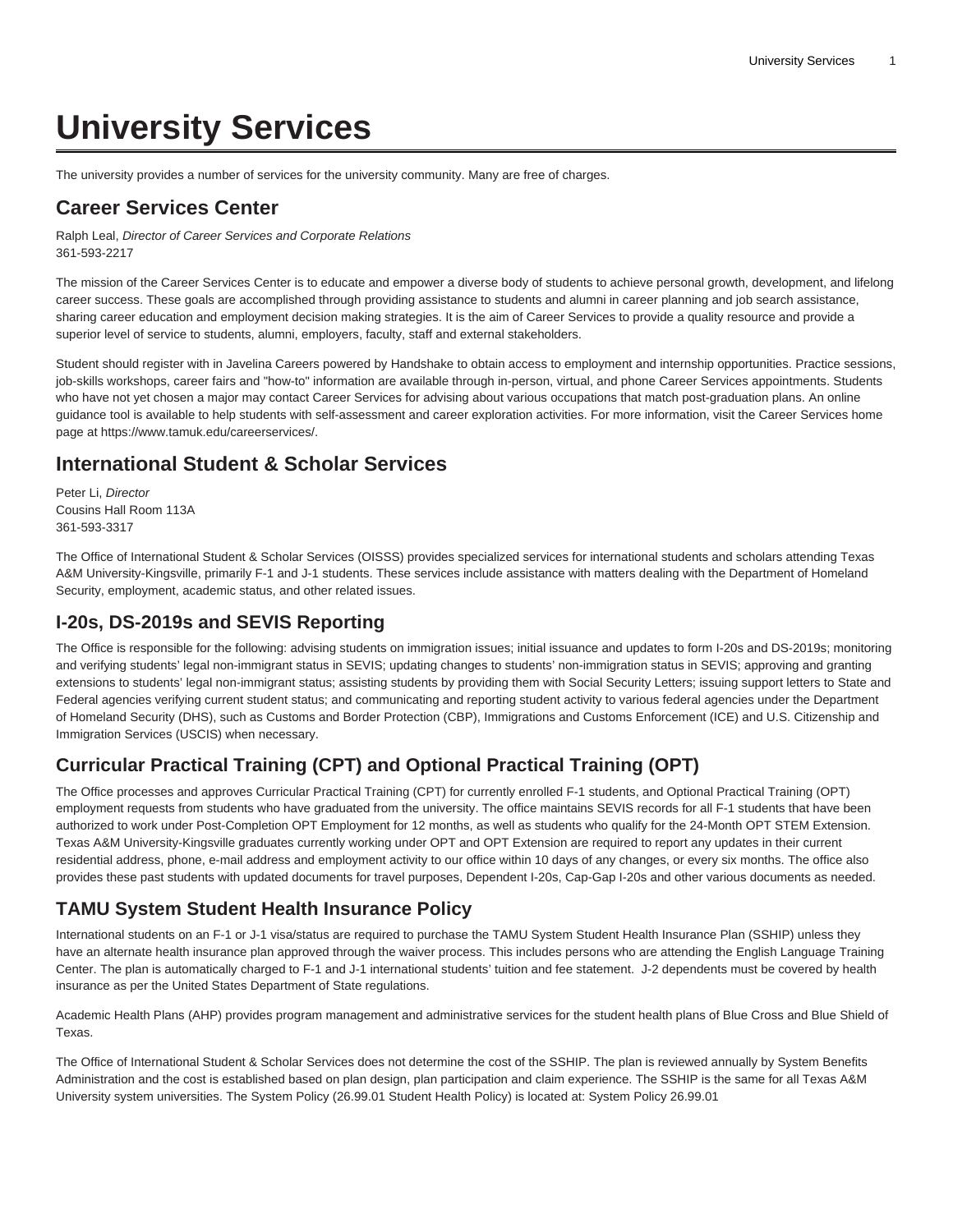#### **PASE Applications**

The Office of International Student & Scholar Services handles processing of PASE applications for Mexican national students. The PASE Application is a form of financial assistance for Mexican national students, and allows those who qualify to pay tuition as a Texas resident. These applications must be notarized and submitted with supporting documents to provide the amount of income and expenses that are reported. On average, applications take two-four weeks to process, as we have anywhere from 50-100 applicants per year.

## **Student Health and Wellness (SHW)**

Jo Elda Castillo-Alaniz, Director 1210 Retama Drive 361-593-3991 [Student Health and Wellness Webpage](http://www.tamuk.edu/shw/)

Student Health and Wellness (SHW) serves the physical, emotional and distinct academic needs of Texas A&M University-Kingsville students. Our mission is to raise students' awareness on physical, emotional, social, spiritual, intellectual and occupational dimensions, to produce life changing results and to provide a teaching and learning environment which helps students acquire life-long learning skills to obtain educational success. SHW units include Counseling Services, Health Care Clinic, Disability Resource Center (DRC), and a Wellness Program. Department office hours are Monday through Friday, 8 a.m. to 5:00 p.m., except on major holidays or during semester breaks. All services and information provided to/from students is confidential. Confidential information is protected by Federal and State laws, regulations, system policy, and departmental procedures to insure that applicable safeguards are maintained. As a result, student records maintained by SHW are confidential and will only be released as allowable by law or with the written permission by the student.

## **Counseling Services**

1210 Retama Drive 361-593-3991 [Student Health and Wellness Webpage](http://www.tamuk.edu/shw/)

Personal Counseling can help with the changes, challenges, frustrations, and growth that are all a part of the college experience. Licensed Professional Counselors are readily available to assist students by providing free counseling services for all currently enrolled students. Common issues include but are not limited to relationship difficulties, career uncertainty, self-esteem, academic concerns, anxiety, depression and eating concerns. Assessment and counseling sessions are confidential to the limits provided by law and professional ethics. Student information will not be released within or outside the university without the individual's written consent. Counseling services includes but is not limited to: individual counseling, career counseling, group counseling, crisis intervention, consultation, and substance abuse/misuse education. To make a counseling appointment, you may call or visit the Student Health and Wellness department.

## **Health Care Clinic**

1210 Retama Drive 361-593-2904 [Student Health and Wellness Webpage](http://www.tamuk.edu/shw/)

All registered students pay a health service fee that includes visits to see campus healthcare providers while classes are in session. The health service fee is not to be misconstrued as health insurance. Information about purchasing health insurance for students is available on the SHW website.

The Health Care Clinic hours are Monday through Friday from 8:00 a.m. to 5:00 p.m. (closed between 12:00 and 1:00 p.m.). Patients may call or come by the clinic to inquire about visits to the Health Care Clinic. All TAMUK students are required to present valid student ID before healthcare services are provided.

The Health Care Clinic provides ambulatory care services on a case by case basis. For a general description of health care services provided, please visit our website. Students are charged a nominal fee for medications, labs, immunizations, supplies, and miscellaneous services.

Information on local healthcare providers, after hours, care clinics, and urgent care center, can be found on the SHW website. In the event of an emergency, the students should call 911 or go to the nearest emergency room. The local emergency room is located at Christus Spohn Kleberg Hospital, 1300 General Cavazos Blvd. (361-595-1661). Fees for services rendered at an off-campus facility and transportation to any off-campus facility are the responsibility of the student.

# **Disability Resource Center (DRC)**

1210 Retama Drive 361-593-3024 [Student Health and Wellness Webpage](http://www.tamuk.edu/shw/)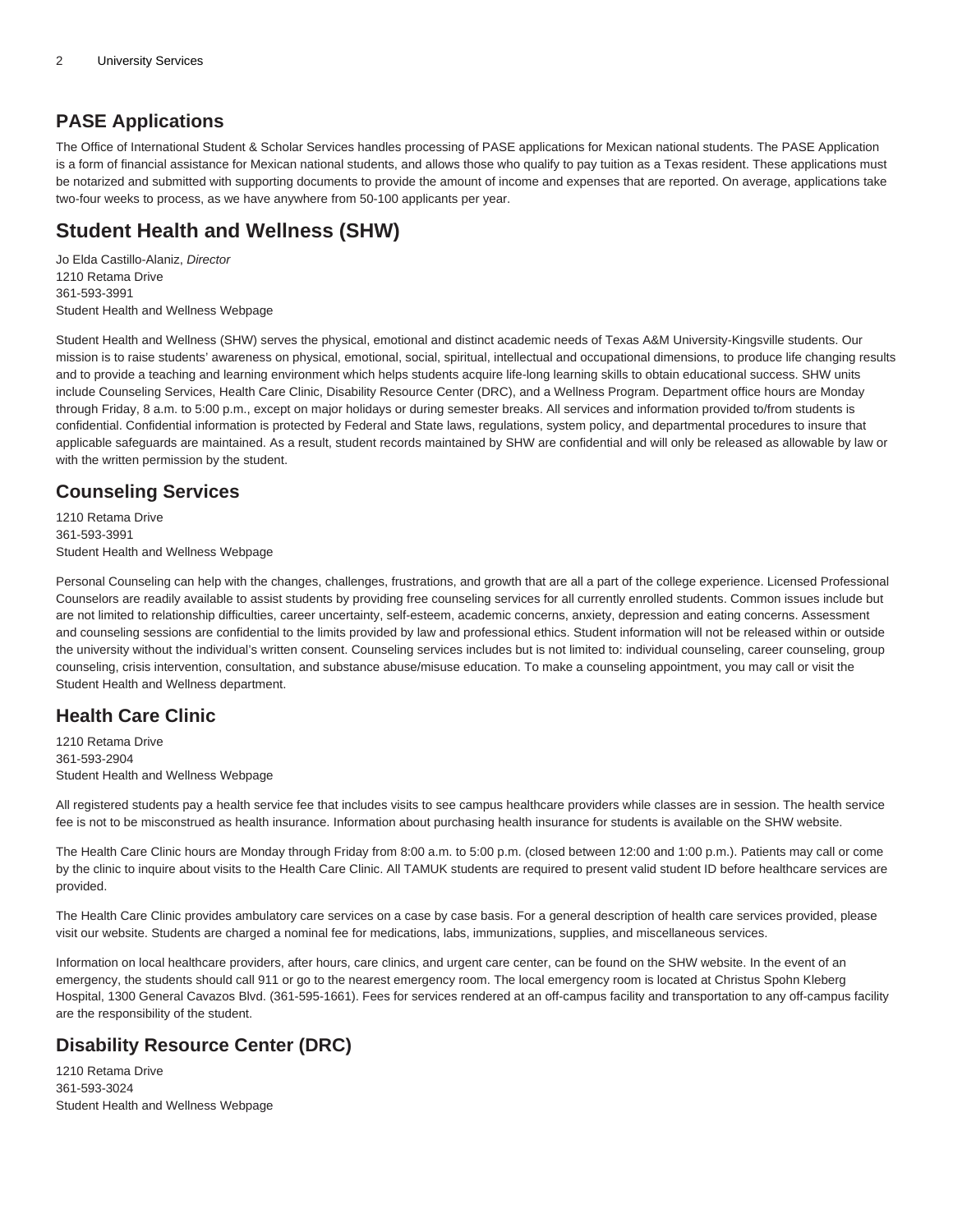The Disability Resource Center (DRC) promotes an inclusive environment at Texas A&M University-Kingsville that is free of physical and attitudinal barriers to ensure students with disabilities engage in a full range of college experiences. The DRC strives to be responsive to student needs by facilitating reasonable accommodations that aid in the student's academic success as well as empower students to be self-advocates.

It is the responsibility of the student to provide documentation which verifies that the student's condition meets the definition of a disability as defined by applicable laws (i.e., Section 504 of the Rehabilitation Act of 1973, the Americans with Disabilities Act of 1990 and the ADA Amendments Act of 2008). Federal Law requires that requests for services for student with disabilities be considered on an individual, case-by-case basis.

The Disability Resource Center (DRC) offers the following services for students with disabilities: accommodations counseling, evaluation referral options, disability related information, adaptive technology, advocacy for students' rights, and intervention services with faculty members. The DRC does not diagnose or conduct disability testing; however, students may contact the DRC office for a referral list of qualified professionals in the surrounding area. Additionally, the DRC does not provide services such as tutoring, personal equipment, personal attendants, or scholarships.

In addition, the DRC has a volunteer program. Students interested in volunteering as a note taker for students with disabilities should contact the DRC office at 361-593-3024.

Students can only self-identify a disability and request services with the Disability Resource Center and no one else on the Texas A&M University-Kingsville campus.

#### **Wellness Program**

1210 Retama Drive 361-593-2382 [Student Health and Wellness Webpage](http://www.tamuk.edu/shw/)

The Wellness Program strives to provide increased awareness on education, prevention and intervention services involving alcohol, tobacco, other drug abuse and misuse, HIV/AIDS and other STDs, while promoting positive decision-making and healthy lifestyles. The components within the Wellness Program include Don't Cancel Class, Peer Educator Program (PEP Talk), STEP UP Javelinas - Bystander Intervention Program, and the Women's Enrichment Program. For more information on the Wellness Programs, contact us at (361) 593-2382.

The Don't Cancel Class program is available to faculty, staff, or student organizations requesting educational presentations on academic strategy tools, alcohol, and other drug abuse and prevention, health issues, relationships, wellness and sexual health. To schedule a presentation or workshop please complete the Don't Cancel Class Reservation Form listed under Workshop Reservation Form.

The Peer Educator Program (PEP Talk) reaches out to the university community to increase awareness on health and safety issues. The goal of this program is to share, teach and empower peers to evaluate their lifestyles and make more responsible, healthier decisions.

The Women's Enrichment Program plays an important role in examining and defining the role and status of women in a variety of campus settings by providing and coordinating programs and resources. The program helps to assist with crisis intervention services and provides programs that education and enhances awareness of women's issues on campus. Annual programs include Women's Retreat, Women's History Month, Sexual Assault Prevention, Breast Cancer Awareness and "Take Back the Night."

STEP UP Javelinas –Bystander Intervention Program educates a member of the Javelina community on how to safely and effectively intervene when an individual is experiencing situations that are threatening the person's safety and well-being. To schedule a presentation or workshop contact us at (361) 593-3991.

## **The Marc Cisneros Center for Young Children**

Marisol Loredo, Director Marc Cisneros Center for Young Children 361-593-2219

The center is the laboratory in which students observe and gain practical experience in working with young children and their parents. Several of the programs in the Department of Human Sciences require observation and/or participation at the center. Students from other disciplines, such as early childhood education, psychology, speech communications and kinesiology, are also provided opportunities to observe and interact with young children.

The Marc Cisneros Center for Young Children was established in 1941 and is located on the corner of University Boulevard and Santa Gertrudis Avenue. Occupying a new state-of-the-art building since June 2001, the center is seeking reaccreditation from the National Association of Child Care Professionals. It meets the needs of 54 children aged three months through five years. Fenced playgrounds provide a large assortment of play structures and equipment, shade and sun areas and open play space. Developmentally appropriate learning centers are provided in each classroom to stimulate and encourage exploration and discovery. The philosophy that young children learn through creative play is evident in planned activities that enhance the children's emotional, social, physical and cognitive development.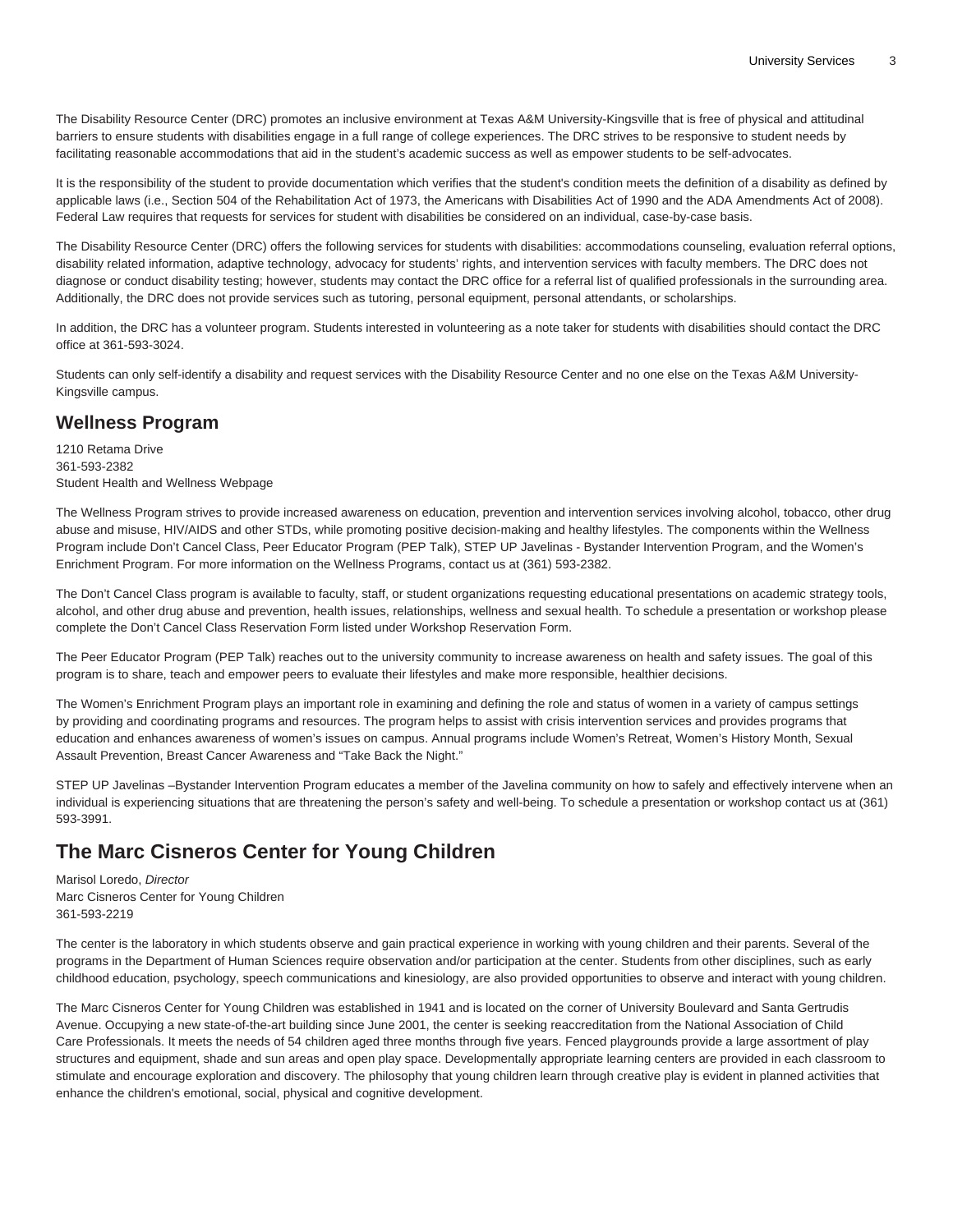A highly qualified, degreed staff work with the children. The school's close proximity to campus and its high quality program make it especially attractive to the university community. Parents are encouraged to register their children early since there is a waiting list. Prospective parents are welcome to call and set up an appointment to visit the center with the Director at any time.

# **Academic Testing Center**

Laura Clarke, Testing Supervisor Robert Cousins Hall Room 101 361-593-3303 [Academic Testing Webpage](http://www.tamuk.edu/academictesting/)

The Texas A&M University-Kingsville Testing Center provides comprehensive testing services for university students and prospective students. The Testing Center serves as a national testing center for tests such as the American College Test (ACT), College Level Examination Program (CLEP), Law School Admissions Test (LSAT), Miller Analogies Test (MAT), Performance Assessment Network (PAN), Pearson VUE and TOEFL IBT. In addition, Testing also offers: TExES/ExCET, Texas Commission on Environmental Quality (TCEQ), Texas Commission on Law Enforcement (TCOLE). The Testing Center proctors exams for TAMU-K students and the community. Please contact the Admission office at (361) 593-2315 for the **ACT Residual exam** and the Student Success office at (361) 593-4584 for the **TSI exam**.

## **University Police**

Felipe Garza, Director of Public Safety/Chief of Police Seale Hall 361-593-2611

The University Police Department's primary purpose is to ensure the security of the campus. This department controls traffic and parking, maintains a quiet and orderly atmosphere in which students can pursue an education without disturbances and interference, provides information to visitors on the campus and assists in emergencies. The department consists of 14 state certified police officers, including the director and four state certified dispatchers.

All faculty, staff and students, full or part-time, who operate or expect to operate a vehicle on university property, regularly or occasionally, are required to register those vehicles with the University and obtain a parking permit assigning a designated area or areas for parking at the Business Office located in College Hall. Information regarding vehicle registration, parking zones, permit display, parking penalties or other information with respect to parking and traffic regulations may be found on the [University Police Parking webpage](https://www.tamuk.edu/upd/).

# **Javelina Express Card**

Memorial Student Union 361-593-4995 [http://www.tamuk.edu/javelinaexpress](http://www.tamuk.edu/javelinaexpress/)

Texas A&M University-Kingsville requires an identification card (ID) for students, employees and dependents of students and employees. The Javelina Express card must be presented upon request. All ID cards are issued from the Javelina Express Card Office. The Javelina Express Card is your access to Texas A&M University-Kingsville gaining cardholders access to various locations on campus. Students use the card to access their meal plans, residence halls, receive services from the Health Center, the Jernigan Library, Business Office, Student Recreation Center, swimming pool and to gain access to activities and athletic events on campus free of charge. Faculty/staff and guest/dependents can use their Javelina Express Card to gain access to the university swimming pool, fitness center and other approved secured locations on-campus. Faculty and staff paying the appropriate fee will have access to the Student Recreation Center.

Initial employee and student ID cards are free, with a replacement fee of \$10. Dependent IDs carry an initial charge of \$10, with a replacement cost of \$10, and a reactivation fee of \$10 per year. Questions concerning the Javelina Express Card should be referred to the Javelina Express Card Center.

# **Check Cashing**

The Business Office in College Hall will cash checks for students, faculty and staff (up to approved limits) with a valid I.D. card.

## **Mail Service**

Tammy Rivas, Mail Service Manager Memorial Student Union Building 361-593-2400

The federal post office located in the Memorial Student Union provides complete postal service to all faculty, staff, students and general public. Services include selling stamps, money orders, self-stamped envelopes, renting post office boxes and mailing packages. Other services include express mail, priority, registered, certified, insured and delivery confirmation. Next to the federal post office is the campus post office, which is responsible for